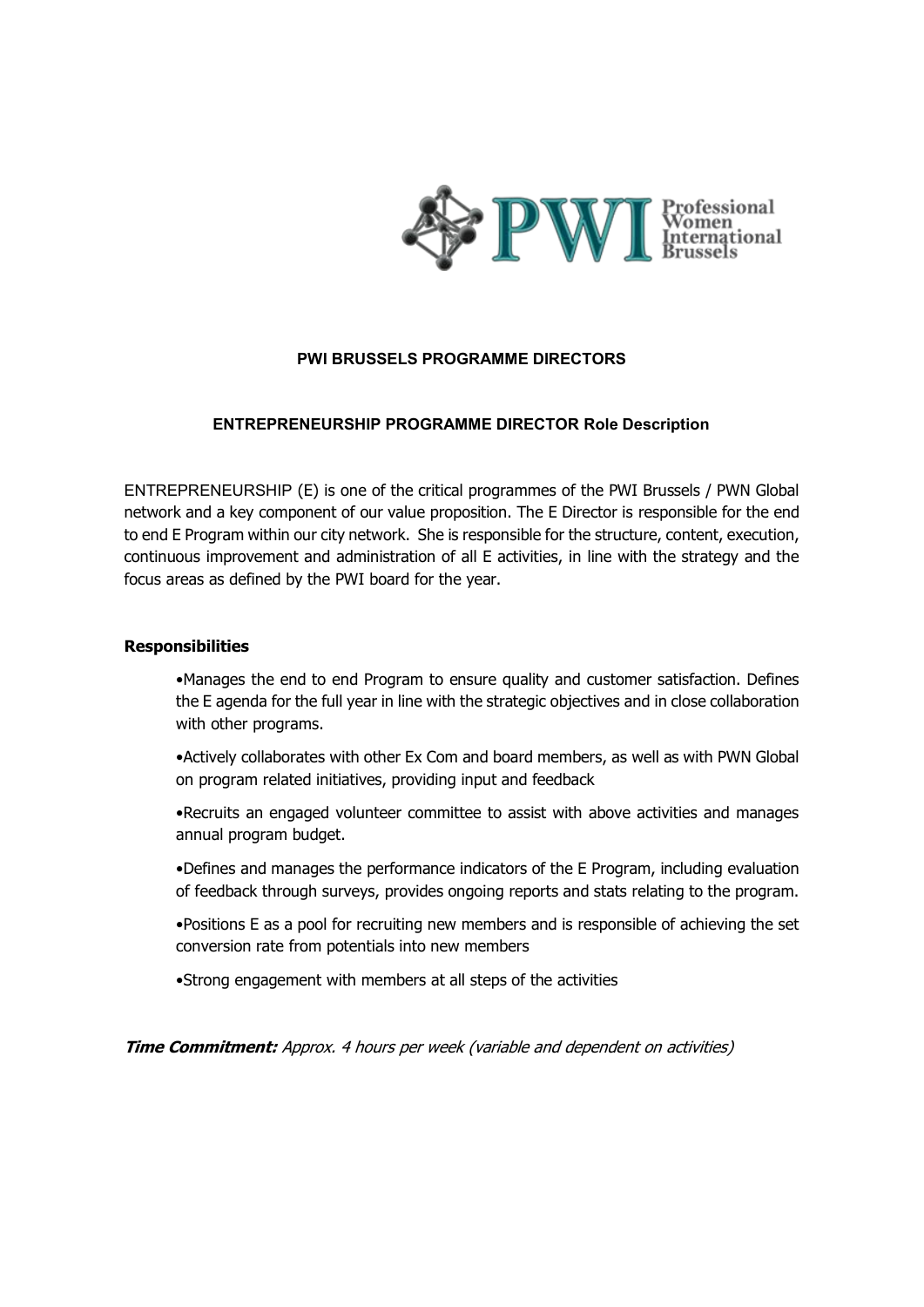#### **Background and Experience**

•A minimum of 10 years of progressively relevant experience in various environments, preferably in an international environment.

- •An excellent communicator with leadership experience
- •Demonstrated experience in projects and entrepreneurial environment, with strong attention to detail
- •Strong networking skills
- •Dedicated and energetic with a sense of diplomacy
- •Committed team member with ability to work autonomously
- •Working across cultures and fluency in English is essential

•Familiar with leveraging online tools and an ability to be trained on web platforms, including Survey Monkey, Go to Meeting and the current web platforms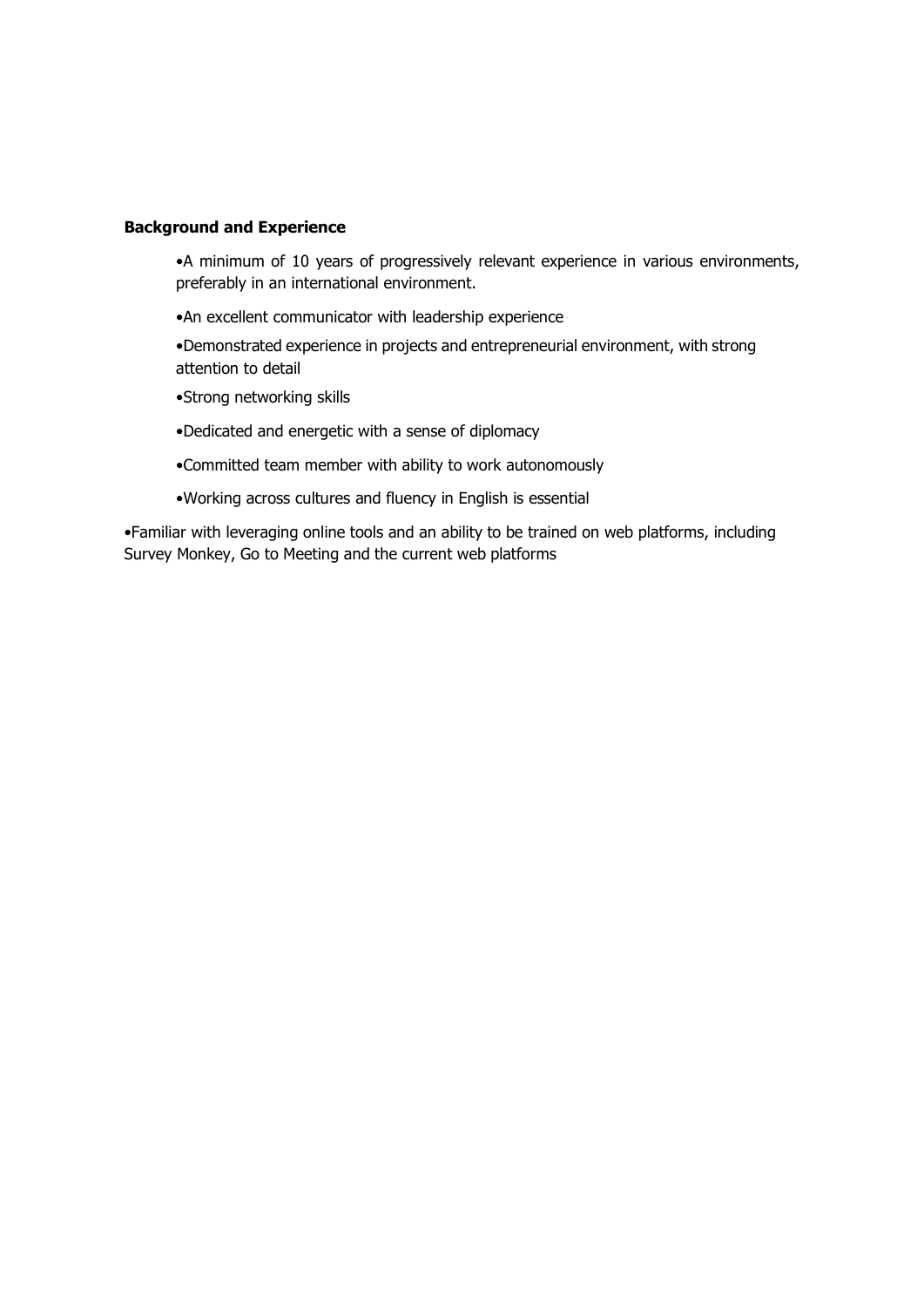

# **MENTORING Programme Director Role Description**

Professional Mentoring is a critical differentiator for PWI Brussels, as well as a key programme for the PWN Global Network. The Mentoring Director is responsible for the end to end Mentoring Programme within our city network. She is responsible for the structure, matching process, content, execution, continuous improvement and administration of all mentoring activities, in line with the strategy and the focus areas as defined by the PWI board for the year.

#### **Responsibilities**

•Manages the end to end Programme to ensure quality and customer satisfaction. Defines the mentoring agenda for the full year in line with the strategic objectives and in close collaboration with other programs.

•Actively collaborates with other Ex Com and board members, as well as with PWN Global on mentoring initiatives, providing input and feedback

•Recruits an engaged volunteer committee to assist with above activities and manages the annual budget for mentoring.

•Defines and manages the performance indicators of the mentoring Program, including evaluation of feedback through surveys, provides ongoing reports and stats relating to the mentoring program.

•Manages the execution of the mentoring process, including mentor / mentee matching and works closely with other City Networks to implement global mentoring initiatives.

•Maintains an active database of potential mentors, including data about strengths and specialties

•Strong engagement with members before, during and after the activities

**Time Commitment:** Approx. 4 hours per week (variable and dependent on mentoring intake schedule and creation of a support team)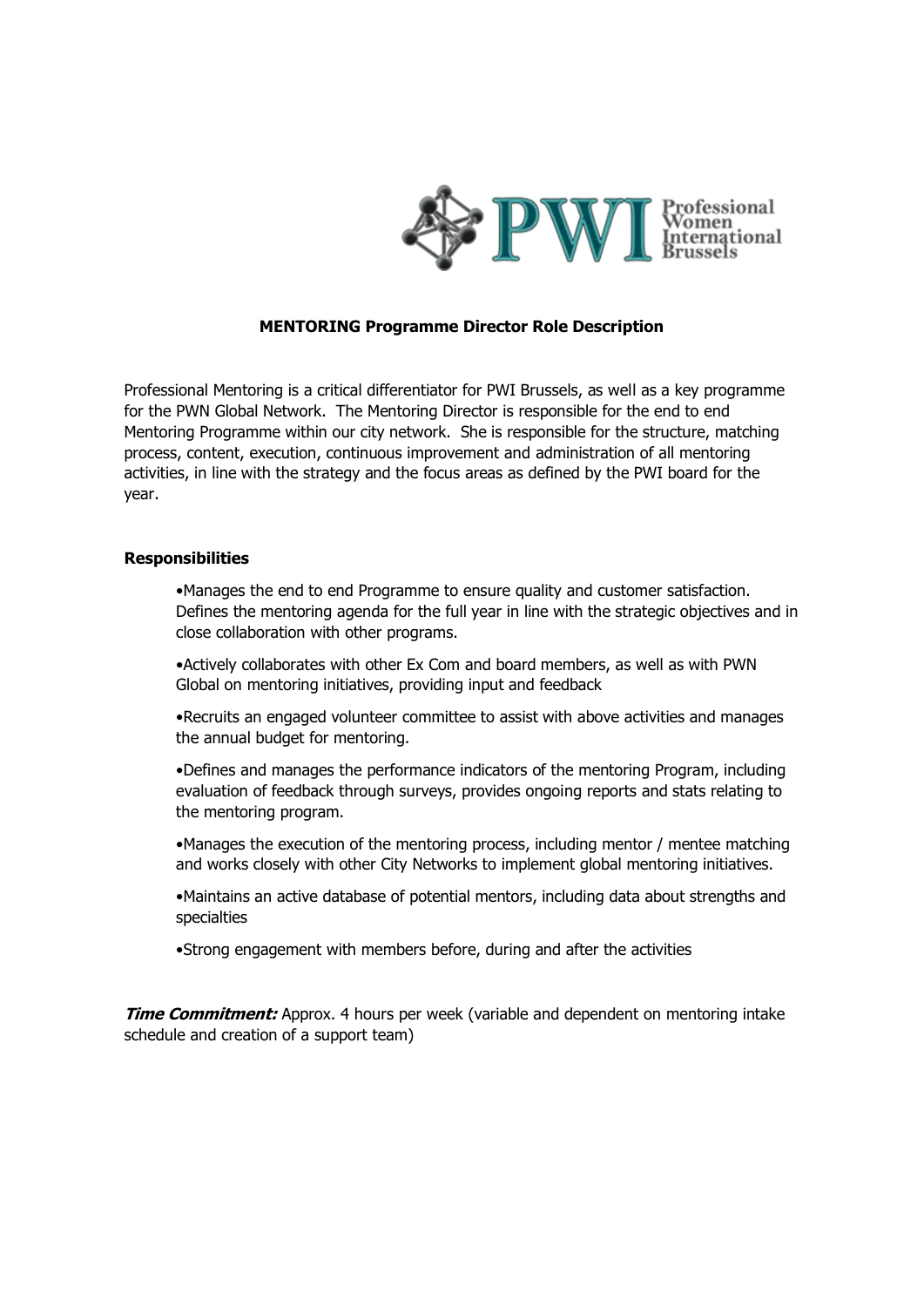#### **Background and Experience**

•A minimum of 10 years of progressively relevant experience in various environments, preferably in an international environment.

•An excellent communicator with demonstrated leadership experience

•Demonstrated experience in executions of projects from beginning to end, with strong attention to detail

- •Strong networking skills
- •Dedicated and energetic with a sense of diplomacy
- •Committed team member with ability to work autonomously
- •Working across cultures and fluency in written and spoken English is essential,
- •Preferably a recognized coach and / or mentor professionally or within a corporate environment

•Familiar with leveraging online tools and an ability to be trained on web platforms, including Survey Monkey, Go to Meeting and the current PWI and PWN web platforms (training will be provided)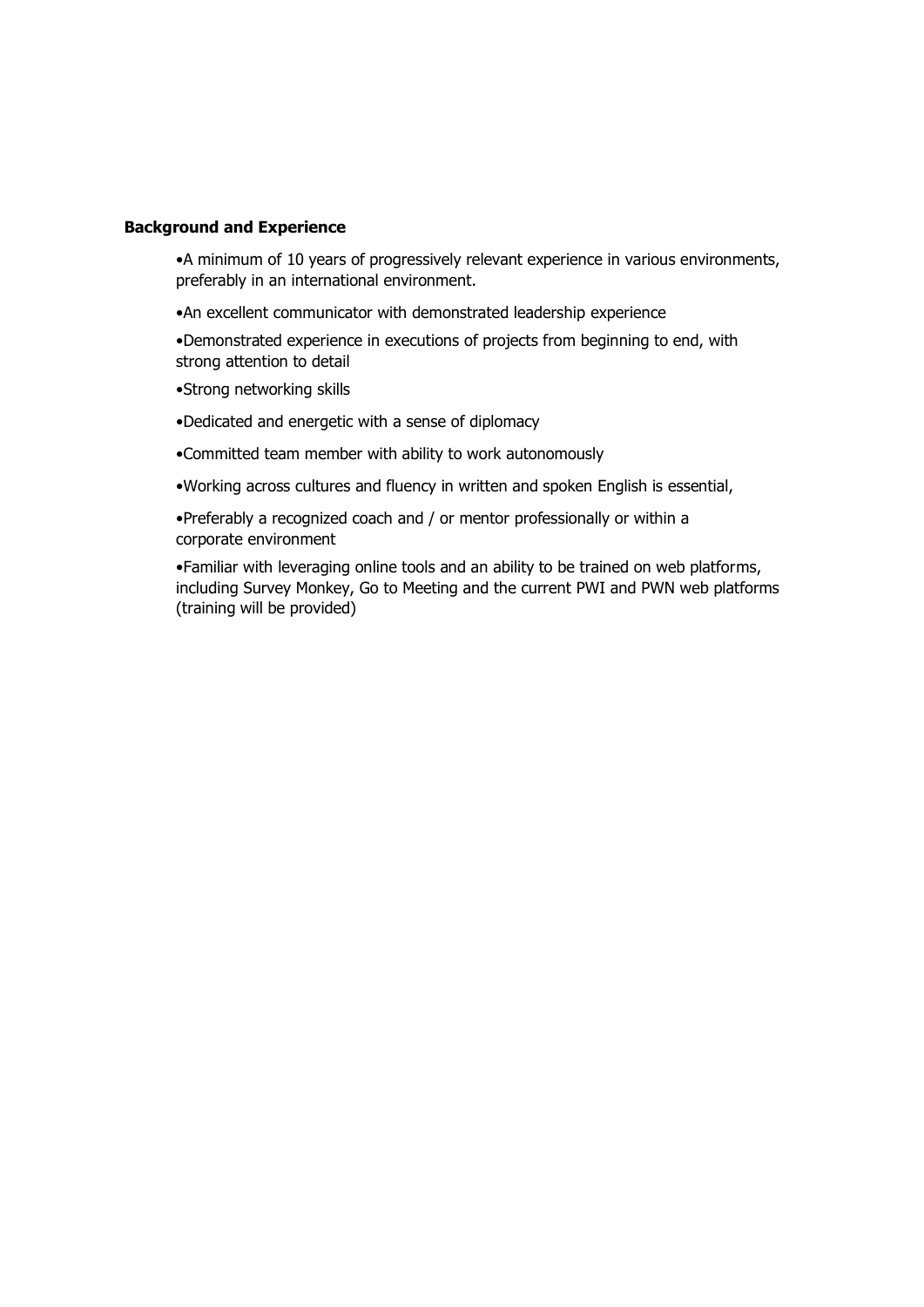

## **STEAM Programme Director Role Description**

STEAM is one of the critical programmes of the PWI Brussels network and a key component of our value proposition. The STEAM Director is responsible for the end to end STEAM Programme within our city network. She is responsible for the structure, content, execution, continuous improvement and administration of all STEAM activities, in line with the strategy and the focus areas as defined by the PWI board for the year.

#### **Responsibilities**

•Manages the end to end Programme to ensure quality and customer satisfaction. Defines the STEAM agenda for the full year in line with the strategic objectives and in close collaboration with other programs.

•Actively collaborates with other Ex Com and board members, providing input and feedback

•Recruits / manages an engaged volunteer committee to assist with above activities and manages the annual budget for STEAM.

•Defines and manages the performance indicators of the STEAM Programme, including evaluation of feedback through surveys, provides ongoing reports and stats relating to the programme.

•Strong engagement with members before, during and after the activities

## **Time Commitment:** Approx. 4 hours per week (variable and dependent on activities)

#### **Background and Experience**

•A minimum of 10 years of progressively relevant experience in various environments, preferably in an international environment.

•An excellent communicator with leadership experience

•Demonstrated experience in projects and STEAM environment, with strong attention to detail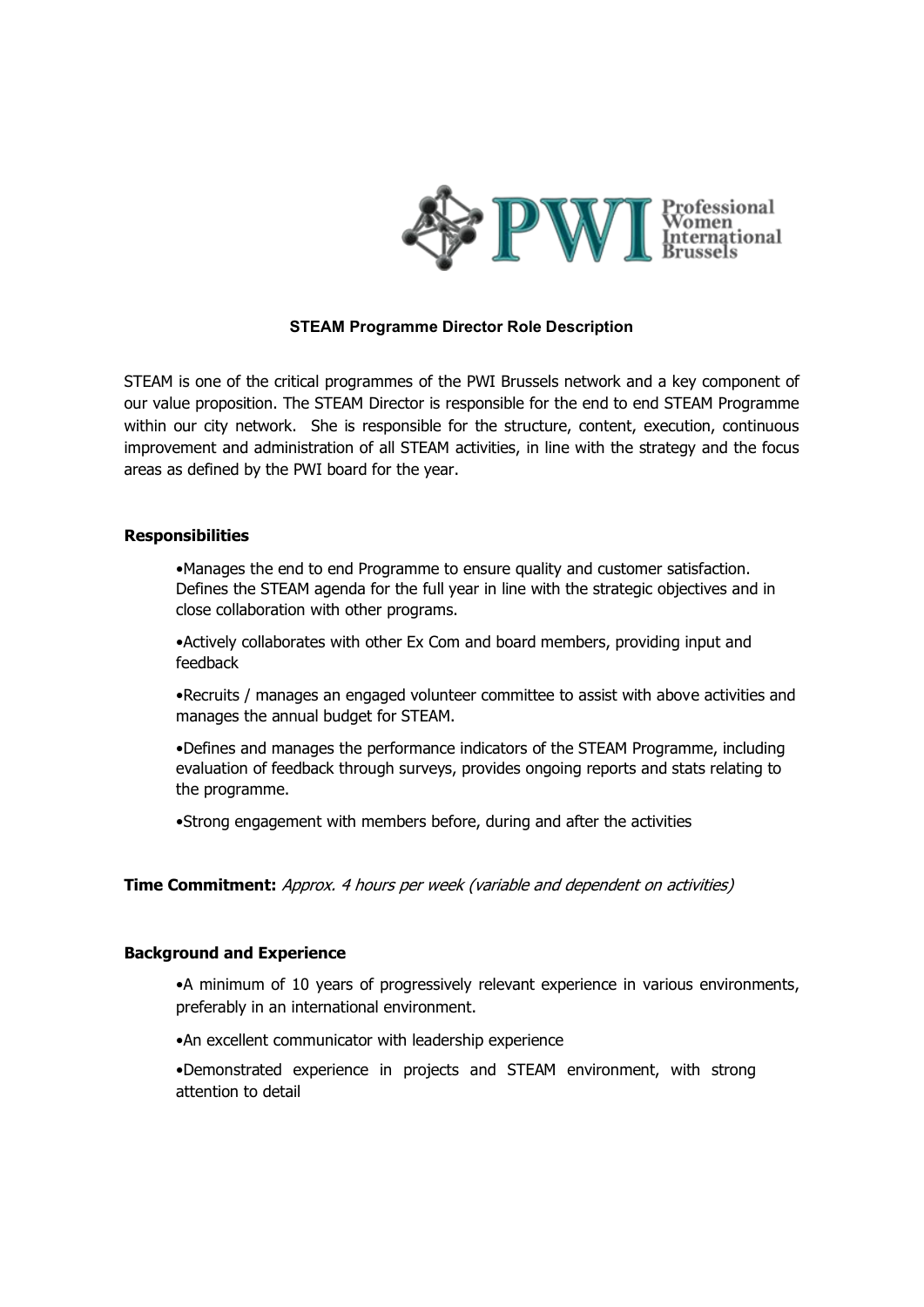- •Strong networking skills
- •Dedicated and energetic with a sense of diplomacy
- •Committed team member with ability to work autonomously
- •Working across cultures and fluency in English is essential

•Familiar with leveraging online tools and an ability to be trained on web platforms, including Survey Monkey, Go to Meeting and the current web platforms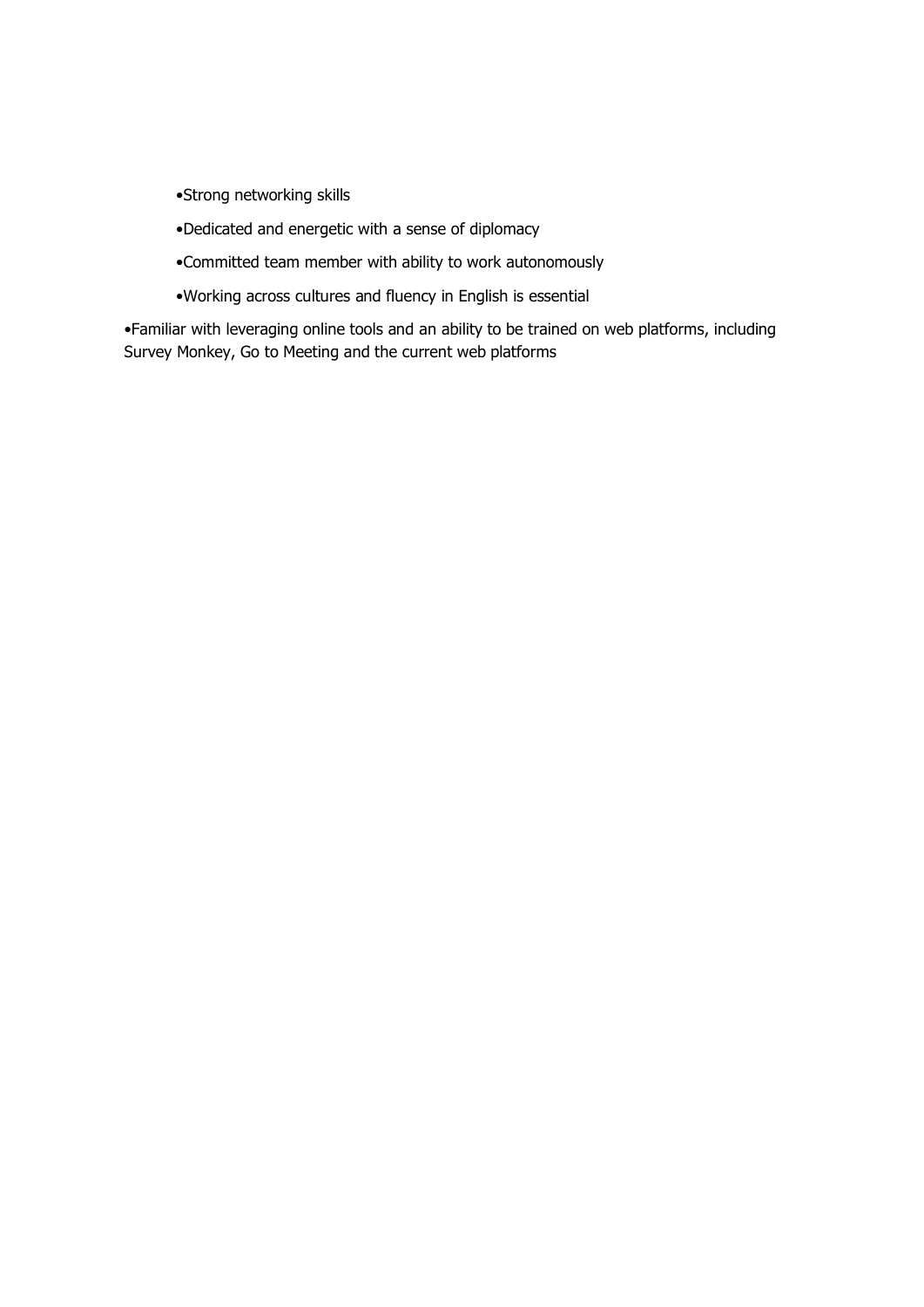

## **YOURPATH Programme Director Role Description**

Your Path (YP) is one of the critical programmes of PWI Brussels network and a key component of our value proposition. The YP Director is responsible for the end to end YP Programme within our city network. She is responsible for the structure, content, execution, continuous improvement and administration of all YP activities, in line with the strategy and the focus areas as defined by the PWI board for the year.

## **Responsibilities**

•Manages the end to end Programme to ensure quality and customer satisfaction. Defines the YP agenda for the full year in line with the strategic objectives and in close collaboration with other programs.

•Actively collaborates with other Ex Com and board members, as well as with PWN Global on career development initiatives, providing input and feedback

•Recruits an engaged volunteer committee to assist with above activities and manages annual program budget.

•Defines and manages the performance indicators of the YP Program, including evaluation of feedback, provides ongoing reports and stats relating to the program.

•Positions YP as a pool for recruiting new members and is responsible of achieving the set conversion rate from potentials into new members

•Strong engagement with members at all stage of activities

**Time Commitment:** Approx. 4 hours per week (variable and dependent on activities)